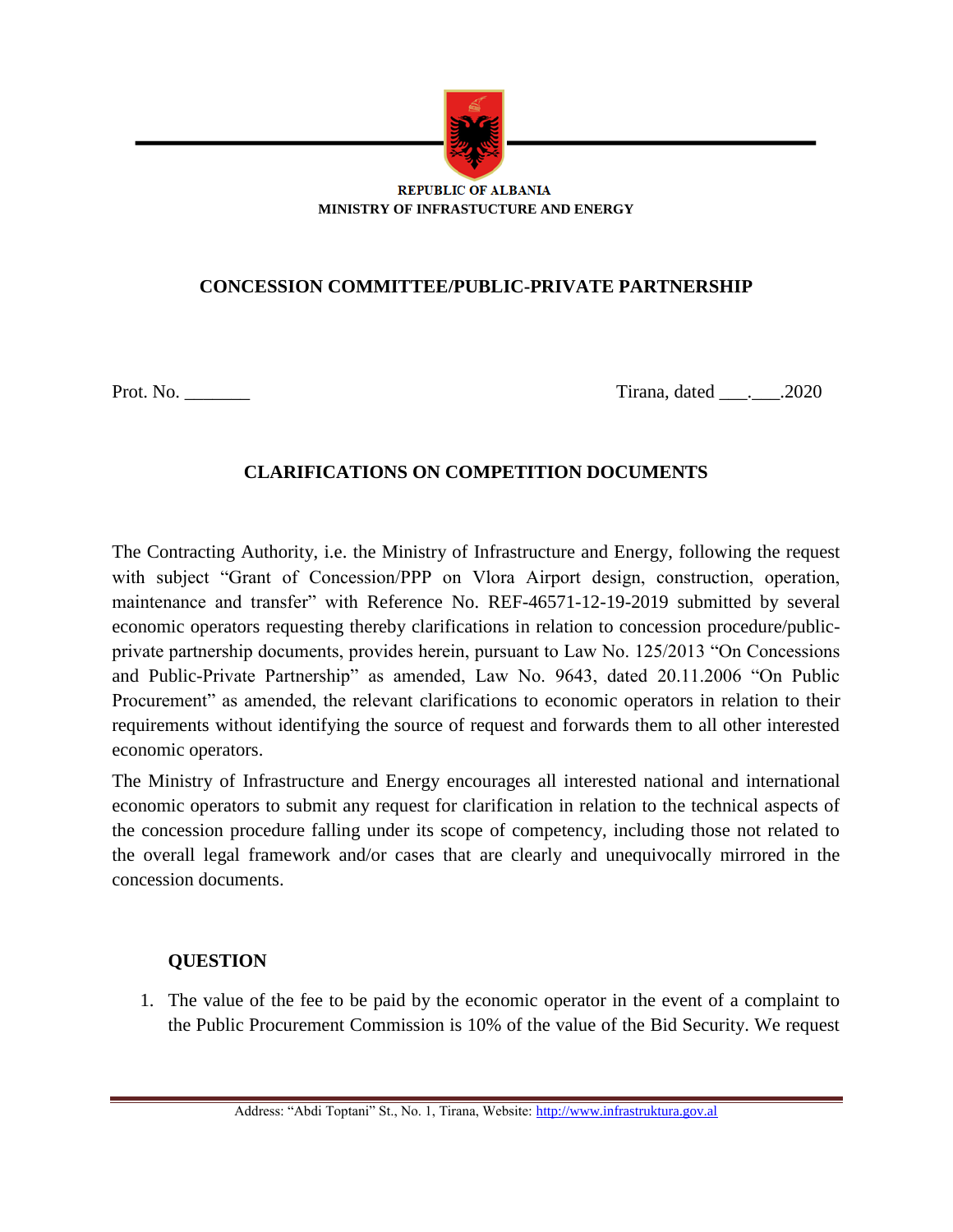that you clarify the nature of this complaint. Is this a facility available to the concessionaire and if yes, what complaints can be raised under this?

### **ANSWER**

We would like to clarify that this regards complaints related to the administrative review pursuant to Article 43 of Law No. 125/2013 "On Concessions and Public-Private Partnership" as amended. In reference to the Law "On Concessions and Public Private Partnership", economic operators may deposit a complaint regarding Competitive Procedure Documents, (the deadline of which ended on 30.12.2019), as well as the final qualification/evaluation decision (the deadline of which is determined pursuant to Article 43 of the above-mentioned Law, following the Concession Commission's evaluation). The complaint may be deposited in the Public Procurement Commission in accordance with the above and Decision No. 401, dated 13.05.2015, "On the Determination of the Fee and Payment Rules in a Complaint Procedure on Concession Procedures/Public Private Partnership, in the Public Procurement Commission".

## **QUESTION**

2. The value of the ATRAKO fee, pursuant to Article 12 of Law No. 125/2013 "On Concessions and Public Private Partnership" as amended, is the Amount to be paid by the Winning Concessionaire for the services of the Concession Treatment Agency (ATRAKO). We request a clarification as to what is the quantum of the ATRAKO fee to be payable by the winning Concessionaire.

# **ANSWER**

We would like to clarify that, pursuant to the legislation in force, for Concession Projects with a value of over EUR 50,000,000, the amount payable by the Concessionaire for ATRAKO services is EUR 30,000. This amount will be paid as a lump sum.

### **QUESTION**

3. In case of exceeding the projected revenues at the optimum case, then, the projected level shall be divided with the state in a ratio of 50:50.

Is it to be understood that if the concession revenue exceeds the minimum guaranteed revenue in the optimum case, the minimum guaranteed revenue will be split 50:50 between the authority and the concessionaire with the excess going to the concessionaire?

Address: "Abdi Toptani" St., No. 1, Tirana, Website[: http://www.infrastruktura.gov.al](http://www.infrastruktura.gov.al/)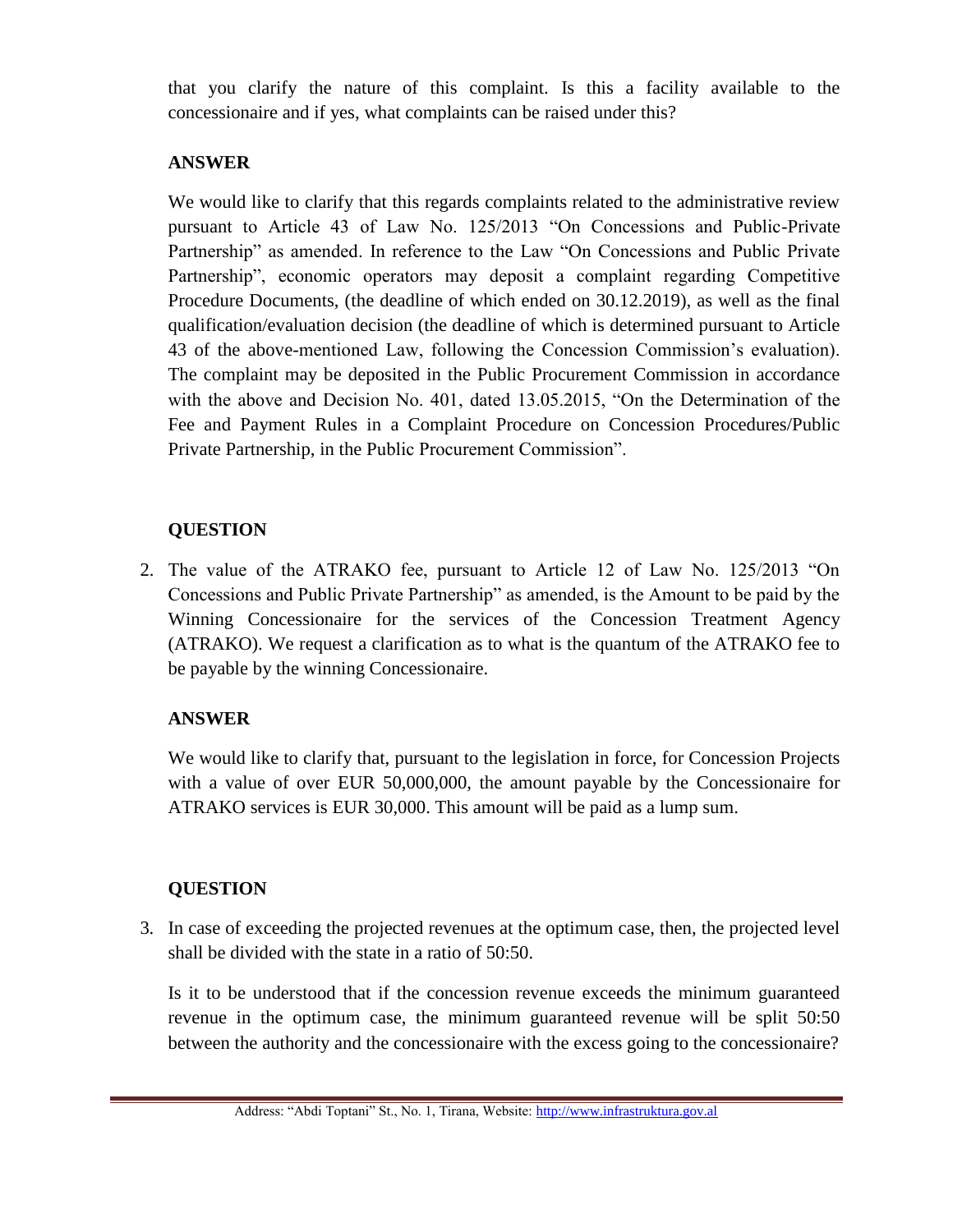We would like to submit that this would result in lower return to the concessionaire in the event that it is able to maximize the revenues. Kindly clarify on the above.

## **ANSWER**

Minimum level of guarantee is calculated using the base case (please note table  $14 -$ Traffic Forecast on page 44 of the Feasibility Study) potential generated revenues (aviation plus non aviation calculated by us). If the revenues exceed (aviation plus non aviation) the optimum case then the portion that is above that threshold will be shared 50/50 with the Albanian Government.

We hereby state that this criterion is nonnegotiable.

As regards the second matter, the above claim is not related to the request for clarifications on competition documents, but rather to the complaint on qualification/evaluation criteria. We would like to clarify that the administrative review procedure is regulated by Article 43 under Law No. 125/2013 "On Concessions and Public-Private Partnership" as amended.

# **QUESTION**

4. Connecting the airport to the Fier- Vlora Highway We request you to provide us clarity on the expected completion timelines for the required access road.

# **ANSWER**

Aside from the airport infrastructure, it is also very important for connecting roads among the city, the highway and the airport to be of good quality, in order to ensure the timely arrival of the travelers in the airport, as well as increasing the airport coverage area. Currently, the Fier-Vlora highway is located approximately 2 kilometers from the airport. This highway possesses available space to connect to the new airport's road.

This is an investment that will be undertaken by the Government of the Republic of Albania and the road will be completed prior to the airport operation.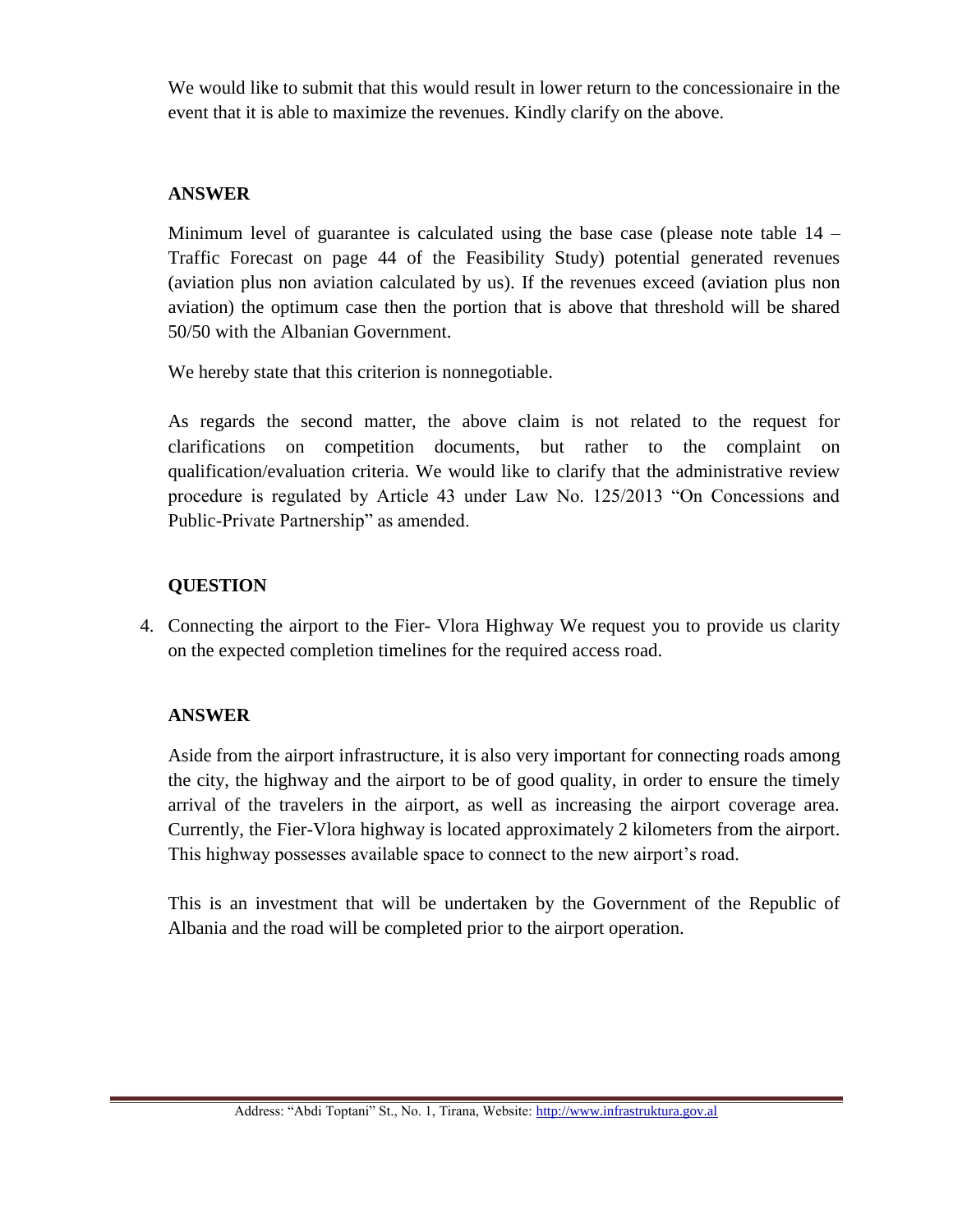5. An economic operator shall submit only one bid. We understand that it is implied that a bidder / member of a bidder consortium would be allowed to submit only one bid. Request you to confirm the same.

### **ANSWER**

No bidder may partake in the bid of someone else for the same procedure. Should a bidder partake in more than one bid, either by themselves or in partnership with another bidder, this will result in the rejection of all bids that the bidder is involved in.

### **QUESTION**

6. Request you to clarify whether the bank issuing the Bid security is required to be an Albanian bank or would a guarantee from a bank from the home country of the bidder be accepted as well?

### **ANSWER**

The Contracting Authority would like to clarify that the bid security shall be in the form of a deposit or guarantee, issued by a licensed bank or insurance company operating within the Albanian territory. The acceptable bid security will be that issued by banks operating in the territory of the Republic of Albania.

### **QUESTION**

7. In case of winner's announcement, the Bidder shall refuse the payment of expenses under paragraph 1.4 of the Standard Documents of the Competition Procedure. We request you to please share the Standard Documents of the Competitive Procedure with a mention of which expense payment is being referred to here.

#### **ANSWER**

We would like to refer you to paragraph 1.5 of the Standard Documents of the Competition Procedure.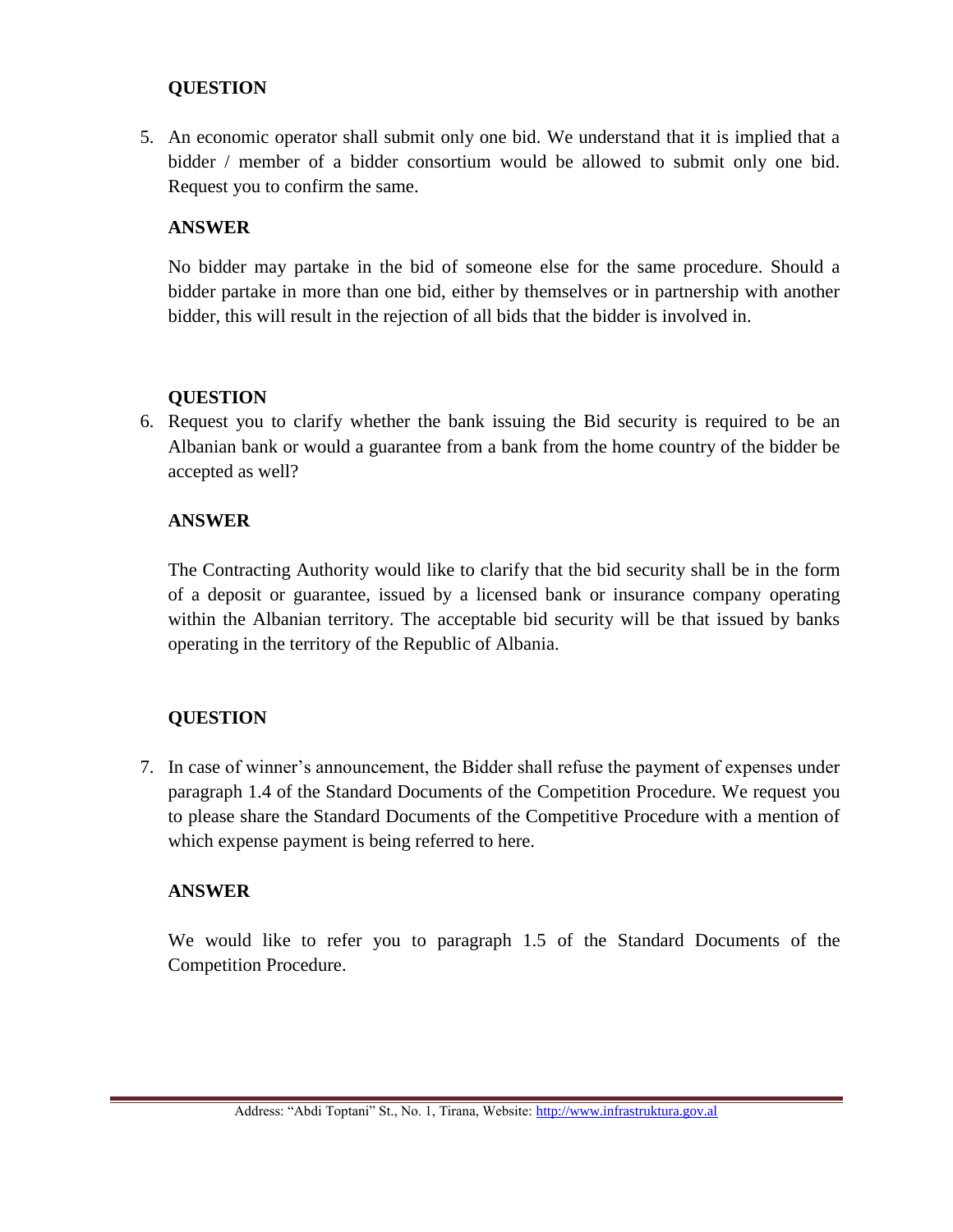8. Contracting Experience – Construction. Refurbishment of ten (10) runways in the last ten (10) years.

Refurbishment of 10 runways is a very stringent requirement since the scope of this project only requires construction of a single runway.

We wish to submit that for a project of this size, experience of construction of a single runway with the requisite specifications should be considered as acceptable experience. Global airport projects in the recent past (such as those in South East Europe viz. Belgrade, Sofia, Montenegro) have also mentioned proportionate requirements based on the existing and planned capacity / infrastructure.

## **ANSWER**

The above claim is not related to the request for clarifications on competition documents, but rather to the complaint on qualification/evaluation criteria. We would like to clarify that the administrative review procedure is regulated by Article 43 under Law No. 125/2013 "On Concessions and Public-Private Partnership" as amended.

### **QUESTION**

9. Contracting Experience– Construction. Refurbishment / expansion of ten (10) terminals in the last ten (10) years. Refurbishment of 10 terminals is a very stringent requirement since the scope of this project only requires construction of a single terminal. We wish to submit that for a project of this size, experience of construction of a single terminal or 2-3 terminals with the requisite area and specifications should be considered as acceptable experience. Global airport projects in the recent past (such as those in South East Europe viz. Belgrade, Sofia, Montenegro) have also mentioned proportionate requirements based on the existing and planned capacity / infrastructure.

### **ANSWER**

The above claim is not related to the request for clarifications on competition documents, but rather to the complaint on qualification/evaluation criteria. We would like to clarify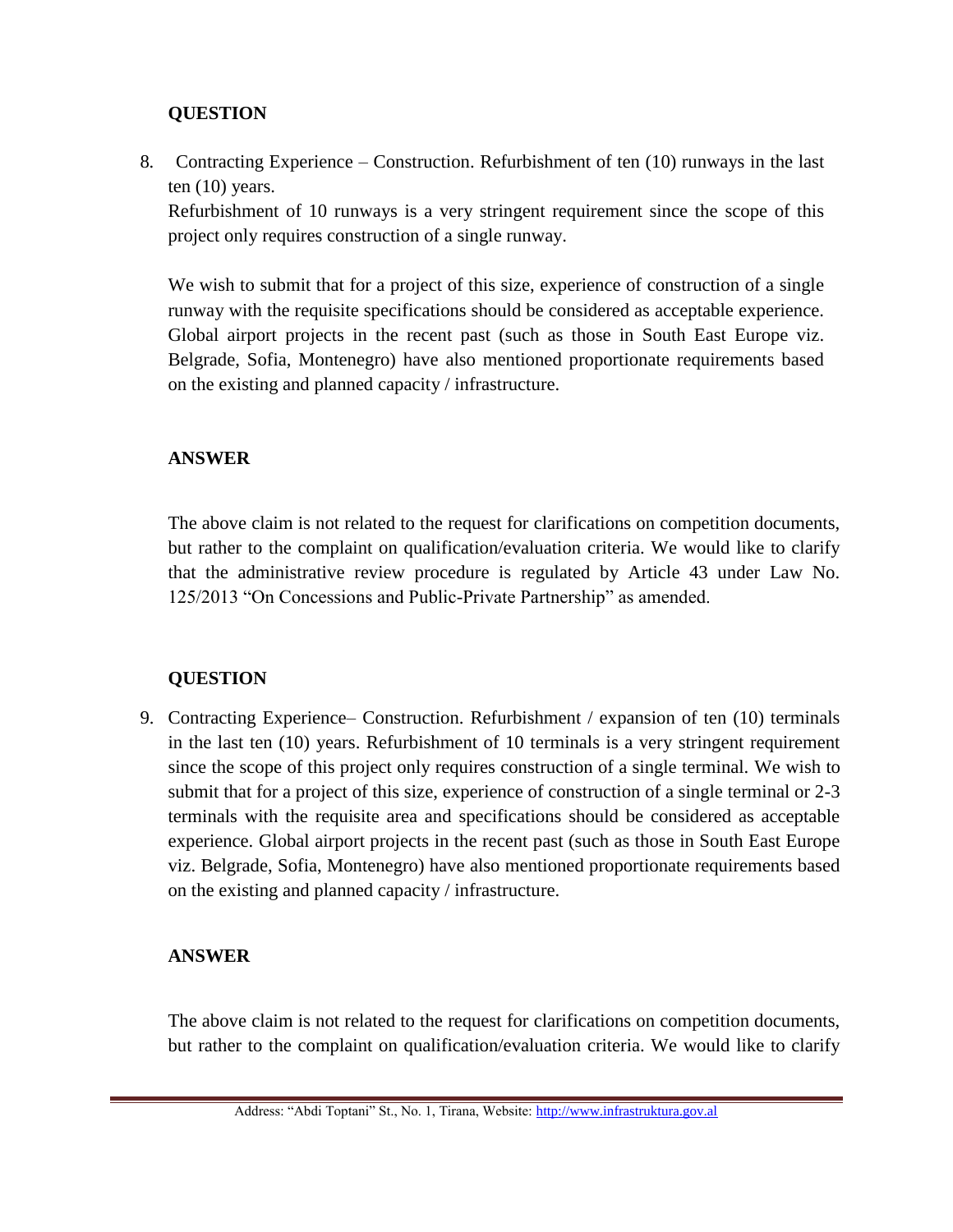that the administrative review procedure is regulated by Article 43 under Law No. 125/2013 "On Concessions and Public-Private Partnership" as amended.

## **QUESTION**

10. Experience on System or Network of Airports: Respondent shall provide evidence of their certified expertise in management of airport systems (with inherent traffic competences). We request you to clarify as to what constitutes a network of airports in this case. Also, what level of evidence do we need to submit to demonstrate the expertise in management of airport systems?

### **ANSWER**

The Contracting Authority would like to clarify that the competition documents forward clear provisions on the level of required certification and the criterion fulfillment manner, which is not limited only to these regulations, but refers to all ICAO, KE, EASA regulations.

# **QUESTION**

11. "Affiliated Company", denotes any company that has control of that company, any company that is under the control of that company, or any subordinated company that has control of that company. Please clarify as to how control is defined under this contract. For e.g. in terms of shareholding percentage (more than 50%), control of taking decisions etc.

# **ANSWER**

In this contract, the term "control" bears the same meaning as in the "*Definitions of Terms*" article of the Concession Contract, where in it is provided that: *"Affiliated Company" denotes any company that has Control of that company, any company that is under the Control of that company, or any subordinated company that has Control of that company. Any holding-type company (which owns Shares/Quotas of other companies) exercising control over that company, any company over which control is exercised, any company directly or indirectly controlled by the same holding, or any controlled company of a holding company exercising control over that trading company.*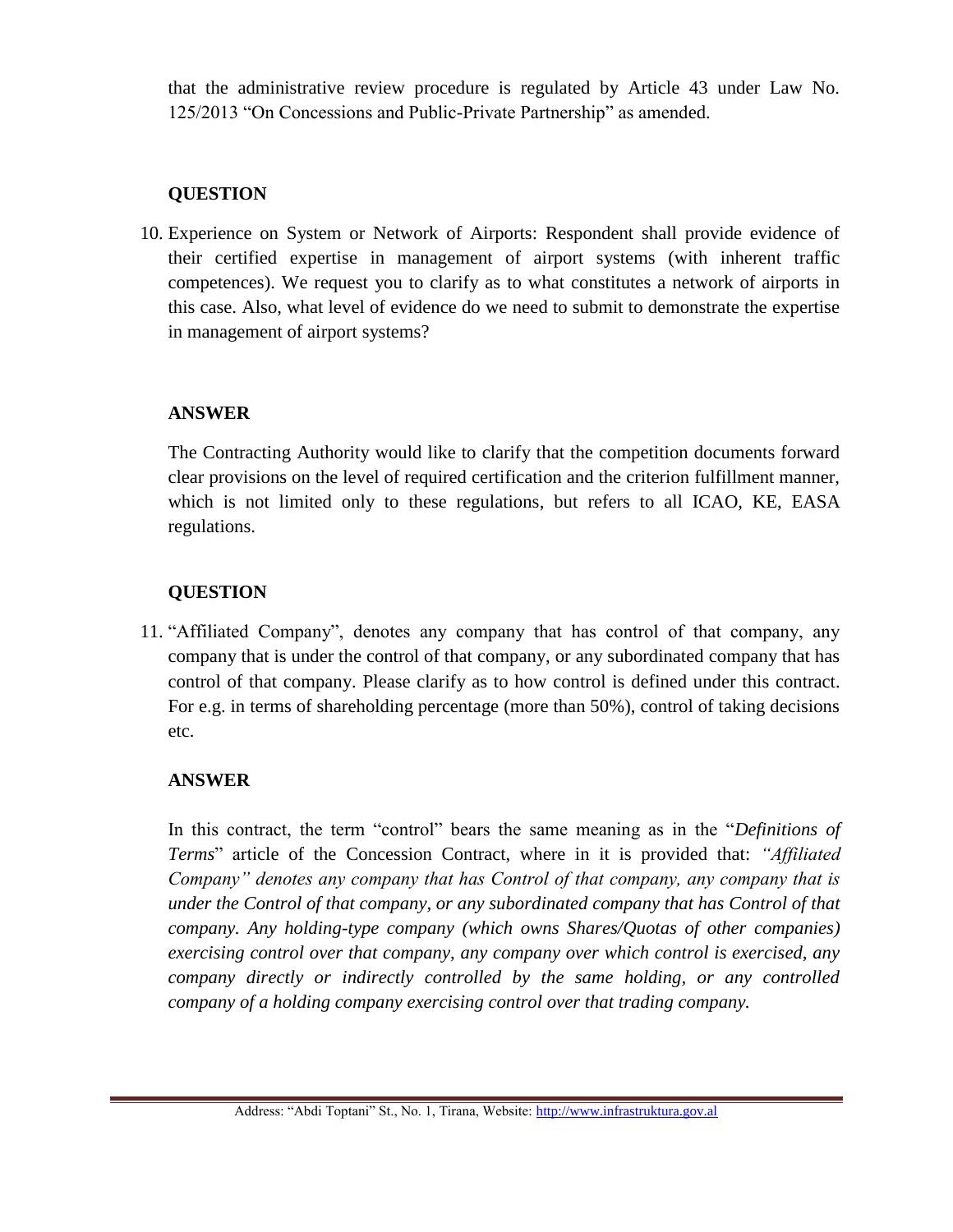12. Draft contract has left the timelines blank under majority of the clauses. Defined timelines are needed for these clauses as they cover crucial aspects of contract performance. We request you to please provide the same.

### **ANSWER**

The final Contract will be subject to negotiations between the Winning Bidder and the Contracting Authority. Blank timelines will be determined in accordance with the technical bid of the bidder and party negotiations.

### **QUESTION**

13. Upon the signature of the Contract, a guarantee is issued by an insurance company in the amount of ....% of the value of the Construction Works. Please clarify guarantee of what amount needs to be submitted during the construction period of the airport. The clause refers an applicable guarantee to be the one issued by an insurance company. Will a guarantee issued by a bank be not acceptable under this clause?

#### **ANSWER**

The final Contract will be subject to negotiations between the Winning Bidder and the Contracting Authority.

The Contracting Authority explains that, in referral to Article 28, of Law No. 125/2013 "On Concessions and Public-Private Partnership" as amended, it stipulates that: *"Contracting Authority shall prior to signing or entry into force of the contract, collect from the most successful bidder, the required contract performance guarantees and/or security instruments as compensation for damage that may be inflicted as a result of concessionaires/private partner's failure to fulfill obligations assumed by the contract (promissory notes, bank guarantees, corporate guarantees, bills of exchange, etc.). The contract security will amount to 5% of the contract value and will be defined in tender documents."*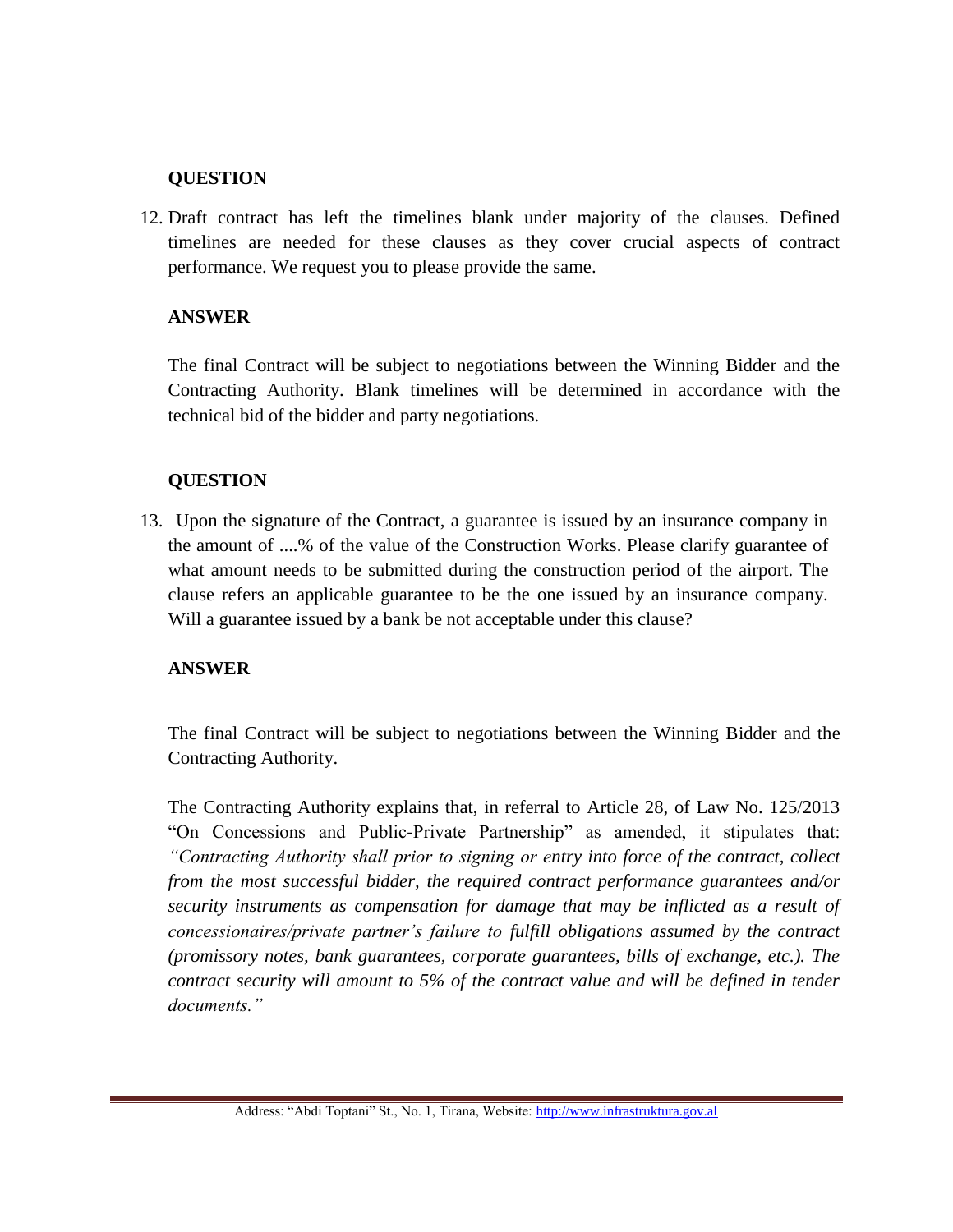The contract security will amount to 5% of the contract value, as the maximum of required legal guarantee.

Whether the acceptable contract security will be issued by a bank or an insurance company shall be determined in the contract negotiation scope.

### **QUESTION**

14. (Seven) Work Days prior to the Start Date of the Contract Implementation and until the completion of works, it is issued a guarantee by a second level bank/an insurance company.

The clause mentions a guarantee issued by a second level bank but doesn't define anywhere what does it mean by a second level bank. Please clarify what a second level bank means.

## **ANSWER**

A second-level bank means any commercial bank that operates as a bank for individuals and/or legal entities pursuant to country legislation, that is different from the Central Bank (first-level bank), which plays a regulatory role.

# **QUESTION**

15. If the project revenue exceeds the projected level of revenue in the baseline scenario, then this will be split between the Contracting Authority and the Concessionaire in the ratio 50:50 in accordance with Appendix 18 to this contract. It mentions here if the revenue exceeds the projected level in the baseline scenario, the 50:50 split will be applicable but the language in the RFP mentions the 50:50 split to be applicable if the revenue exceeds the optimistic scenario. Please clarify which scenario is applicable?

### **ANSWER**

The final Contract will be subject to negotiations between the Winning Bidder and the Contracting Authority. Please refer solely to the Competitive Procedure Documents wherein it is stipulated that: "In case the revenue exceeds the projected amount in the optimistic scenario, the excess amount will be split in a 50:50 ratio with the state.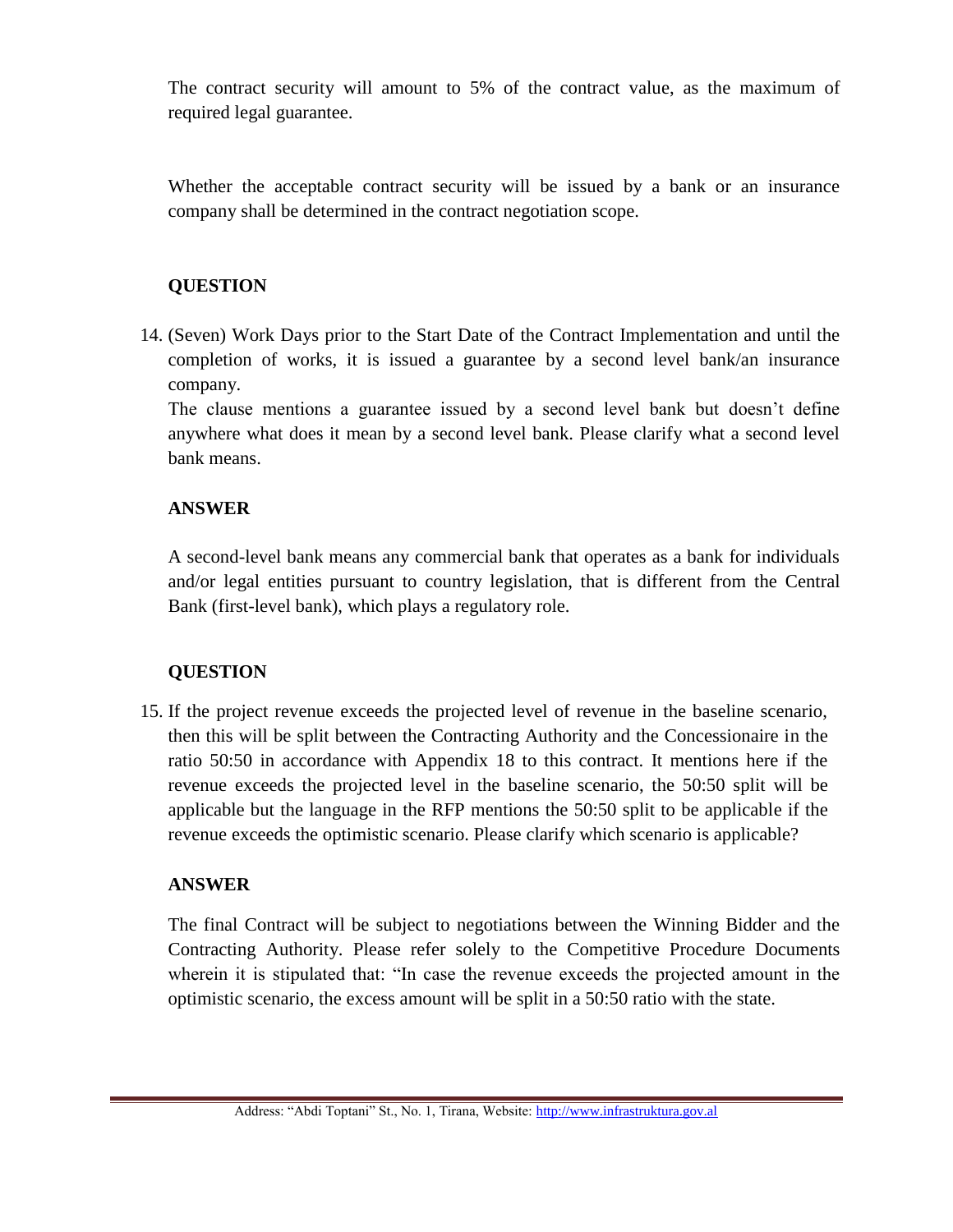16. The Company shall pay in favor of the Contracting Authority a fee in the amount of ....... of the profits distributed after the .......year of operating for the entire duration of this Contract, each year. Is the Concession fee payable as a % age of annual profits or revenues, please clarify? What will be the revenue holiday applicable for the payment of concession fee as the same has been left blank here?

### **ANSWER**

The final Contract will be subject to negotiations between the Winning Bidder and the Contracting Authority.

Appendix 11 "Evaluation Criteria" of the Competition Documents provides a clear explanation regarding the concession fee.

Concession fee is payable as percentage of total annual revenues. Revenue holiday issues will be subject to negotiation phase (if there is applicable).

### 17. **QUESTION**

The costs and expenses of handing over the Project Territory and granting Concessionaire Rights shall be borne by the Concessionaire. Which costs and expenses of handing over the Project Territory are referred to here? Since all expenses related to expropriations are mentioned as being a Cause of Mitigation and/or a Cause of Compensation which specific expenses are those applicable to the Concessionaire, please clarify.

#### **ANSWER**

The land is owned by the state, as approved by Decision of Council of Ministers No. 813, dated 16.12.2019 , "On transferring the administration responsibility from the Ministry of Defense to the MoIE for property no. 914, named "Aerodrom Fushor", located in Vlora, and amending the DCM No. 515 dated 18.7.2003 "On approving the inventory of state immovable properties transferred under the administrative responsibility of the Ministry of Defense As such, no expropriation may apply.

The final Contract will be subject to negotiations between the Winning Bidder and the Contracting Authority.

Address: "Abdi Toptani" St., No. 1, Tirana, Website[: http://www.infrastruktura.gov.al](http://www.infrastruktura.gov.al/)